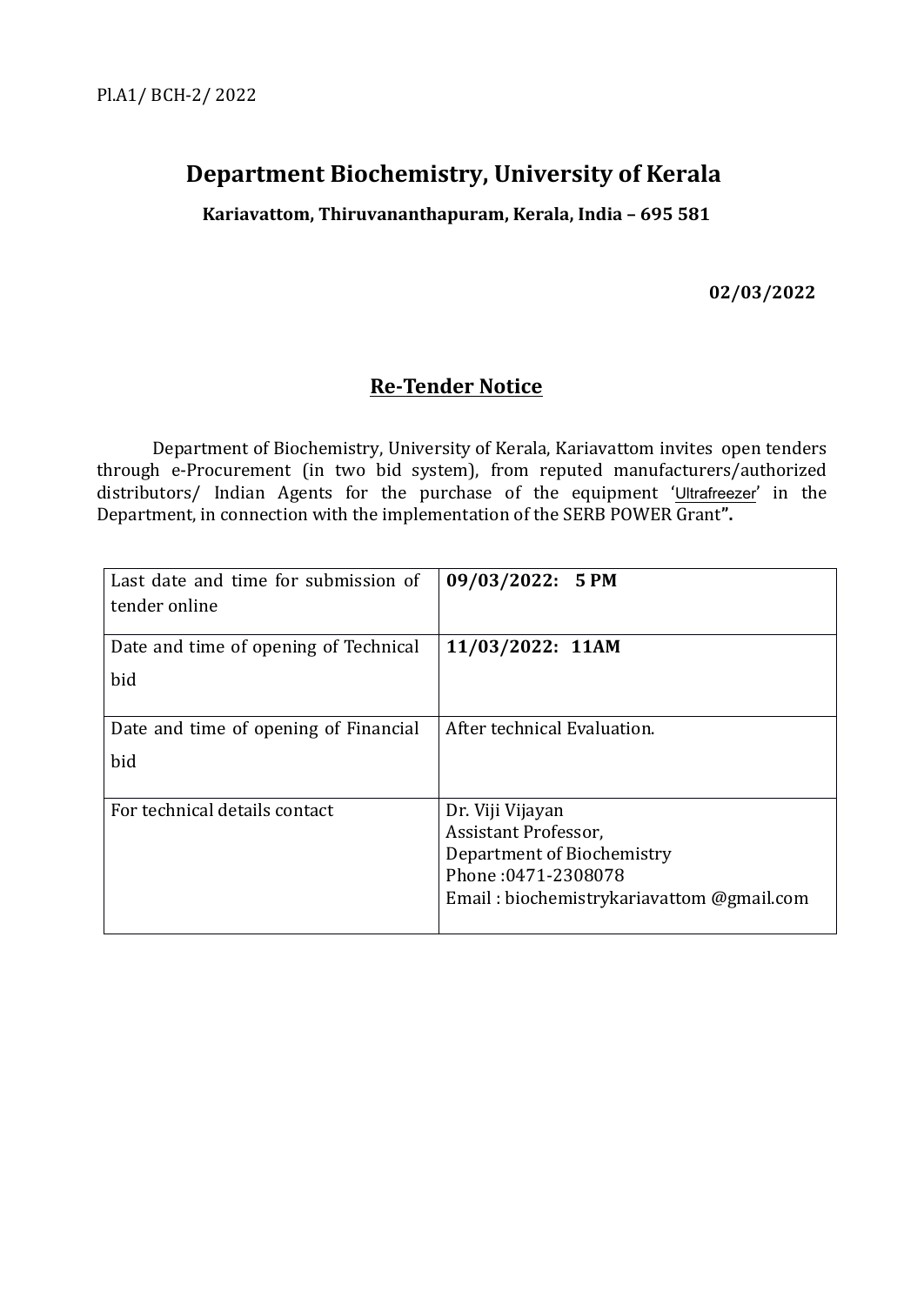#### **TECHNICAL SPECIFICATIONS**

- 1. Fully programmable microprocessor controlled with membrane keypad and eye level control panel.
- 2. Capacity of 440 Liters or more
- 3. Should have clear and legible Blue LED display with advanced Interface conveniently located at Eye level.
- 4. Freezers should have an Automated vent port for quick re-access to samples as part of the eye level display / advanced interface
- 5. Compressor fan air filter conveniently located on the front panel for ease of access for cleaning and maintenance.
- 6. System should have Dedicated alarm and backup system for 24/7 sample safety
- 7. System should be highly energy efficient, with energy consumption around 8.3 KWh/day (0.54 KWh/ft<sup>3</sup>) when freezer is at -80 °C and 5.7 KWh/day (0.37 KWh/ft<sup>3</sup>) when freezer is at -70°C
- 8. Ambient (20 °C +/- 1°C) to -80 °C Pull down time should be 3 h 35 min (215 min) or lesser; with freezer being maintained empty
- 9. Freezer should have Cabinet uniformity (freezer set to -80 °C) of +9.5 °C/-0.0 °C [± 4.75 °C] or better with Enhanced shelf design for efficient and consistent air circulation in the chamber and rounded metal rims of shelf edges for enhanced safety of users' fingers.
- 10. System should have Silence level/Noise level (at -80 °C) 51.5 dB or lesser
- 11. Freezer must have Standard (BMS) Remote alarm port
- 12. System should have Option for RS-485 interface and option for VisioNize® connectivity via VisioNize® box
- 13. System should have battery powered back-up circuit; in event of a main/power outage the battery should supply power to the alarms and display for up to 72 hrs. at least.
- 14. Audible and visible alarms for temperature, power failure, system failure, battery low etc., and it also have remote alarm port for connection to an auto dialer.
- 15. Freezer must have HFC-free, CFC-FREE, HCFC-FREE non-flammable refrigerants, and should have Green Natural HC Gas based refrigeration system (High stage: R290; Low stage: R170).
- 16. Power 230V, Frequency 50Hz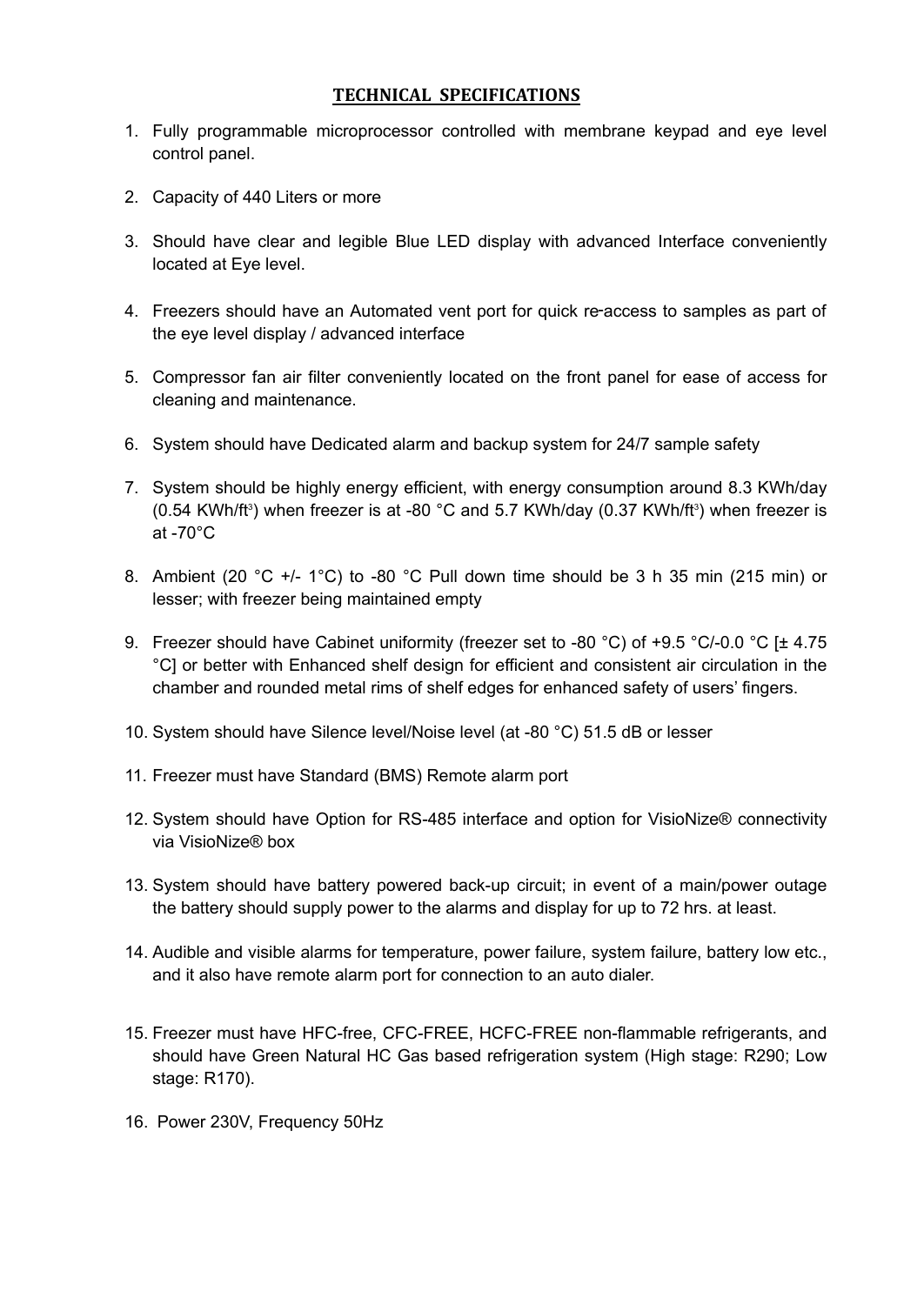- 17. Freezer must have capacity to hold 25 racks and 320 (32,000 samples) boxes of 2" height vials. Sufficient boxes to be provided with the instrument.
- 18. Comprehensive warranty period of 3 years and 10 years for compressor

### **Terms and Conditions**

- **1.** Every tenderer should submit Tender fee of **Rs. 2,500/-.**
- **2.** Every tenderer should submit Earnest Money Deposit (EMD) of **Rs.10,000/-.**
- **3.** Quantities can be increased or decreased by purchaser and bidder has to supply deviated quantities at the rates prescribed and approved by the purchaser in the tender document. Purchase of optional items will be finalized at the time of financial evaluation. However, the bidder must quote the optional items. The bidder should quote all items; partial quote will not be accepted.
- **4. Original Equipment Manufacturer (OEM) Certificate/ Undertaking:** If the bidder is not an OEM, Certificate of authorized dealership/ distributorship from the OEM for technical support to the bidder and supply of spares shall be furnished.
- **5.** Incomplete & conditional tenders and tenders received after the due date will be summarily rejected without assigning any reasons thereof.
- **6.** Commercial bids of short–listed vendors will only be opened. Please note that the Vendor(s) who do not qualify in the technical bid will not be considered for commercial bid.
- **7.** The bidder must not sub-contract the work to other providers.
- **8.** The prices quoted must be on **"all-inclusive till destination"** basis. The prices quoted should be inclusive of all Taxes, Insurance, Freight, Packing & Forwarding Charges, Handling, Delivery Charges, installation charges etc.
- **9. Payment terms:** Payment against delivery and successful installation of the equipment in the department.
- **10.** The configuration given is the minimum configuration that is/are required. Vendors may choose to supply higher/better/ enhanced systems/peripherals, but their financial quotes shall be treated as if they have been offered for the specified configuration only.
- **11.** The Bidder shall bear all the costs associated with the preparation of the documents, submission of its bid and we will in no case be responsible or liable for these costs, regardless of the conduct or outcome of the bidding process.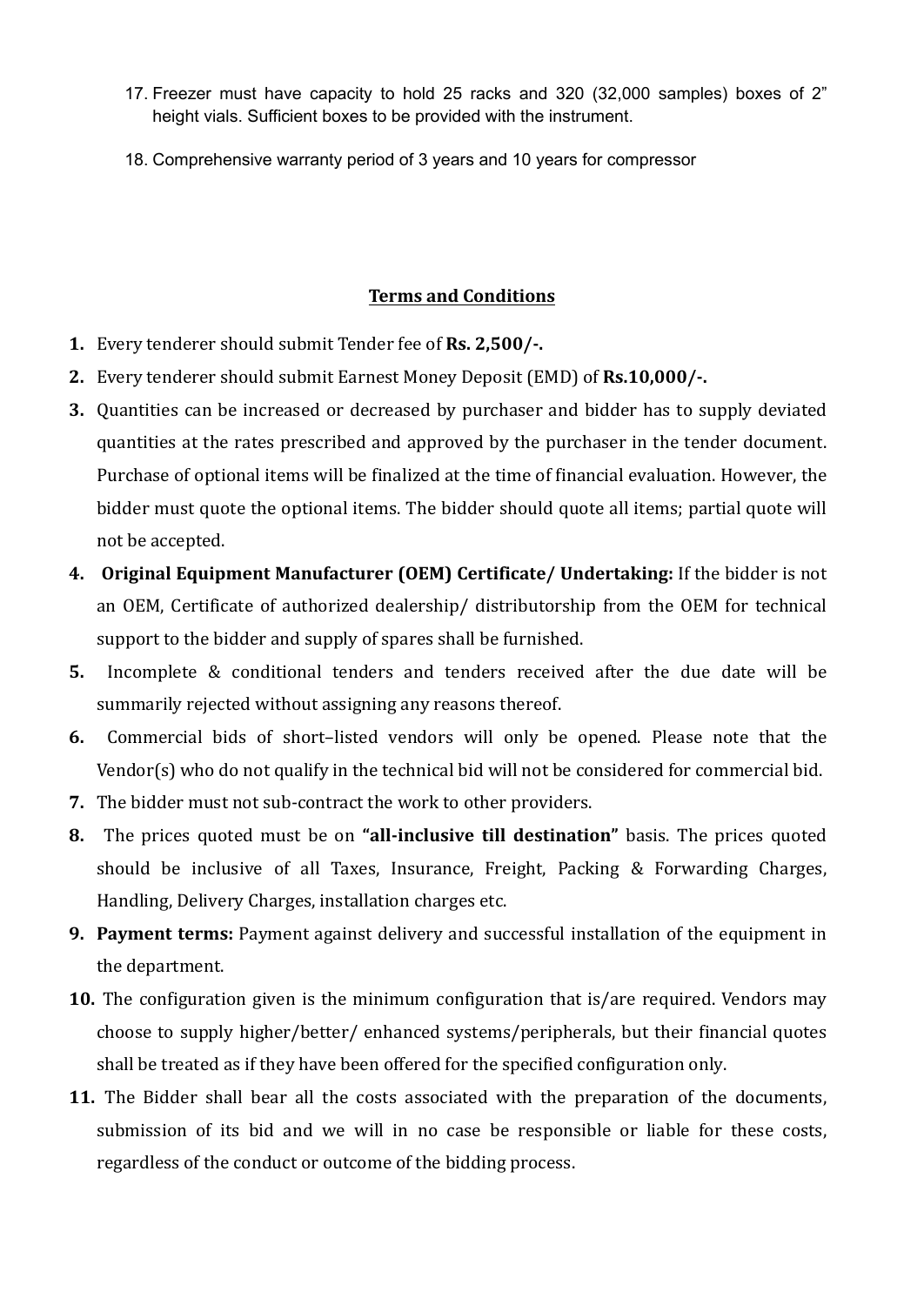- **12.**The bid shall be typed and shall be signed by the bidder or a person duly authorized to bind the bidder to the contract.
- **13.**The bid shall contain no interlineations, erasures or overwriting except as necessary to correct errors made by the Bidder. In such case the person or persons signing the bid shall initial such corrections.
- **14.**The bidder is expected to examine all instructions, forms, terms, condition, and technical specifications in the tender Documents. Failure to furnish all information required by the tender Documents or submission of a bid not substantially responsive may result in the rejection of its bid.
- **15.**The bidders shall give undertaking that all the Components used in the equipment shall be original make as per the technical specifications submitted and the hardware/software shall be supplied with the authorized license certificates, if found contrary the supplier shall replace the component/equipment with original one at their own cost.
- **16.**Validity of tender: Tender submitted shall remain valid at least for 90 days from the date of opening the tender. Validity beyond three months from the date of opening of the tender shall be by mutual consent.
- **17.**Delivery and installation: Proposed delivery schedule should be mentioned clearly. **Delivery and installation should be made at** II Floor of the **Department of Biochemistry, University of Kerala, Kariavattom Campus Trivandrum - 695581, without any extra cost. Complete installation, testing and demonstration of the system and day to-day maintenance are to be provided at site** (inclusive of documentation, demurrage, customs duty, clearance and transportation charges). University of Kerala will provide customs duty exemption certificates if required.
- **18.**The Supply and installation of items must be made within four weeks from the date of issue of supply order. Delay in supply will lead to penalty @1% of the value of tender for every week of delay or part thereof. (i.e. exceeding three days will be calculated as one week). If it is found that the items so supplied are not as per supply order specifications, the supply made will be rejected and Earnest Money Deposit will be forfeited.
- **19.** Warranty period will start from the date of successful installation of all the items at site. Warranty Card has to be provided